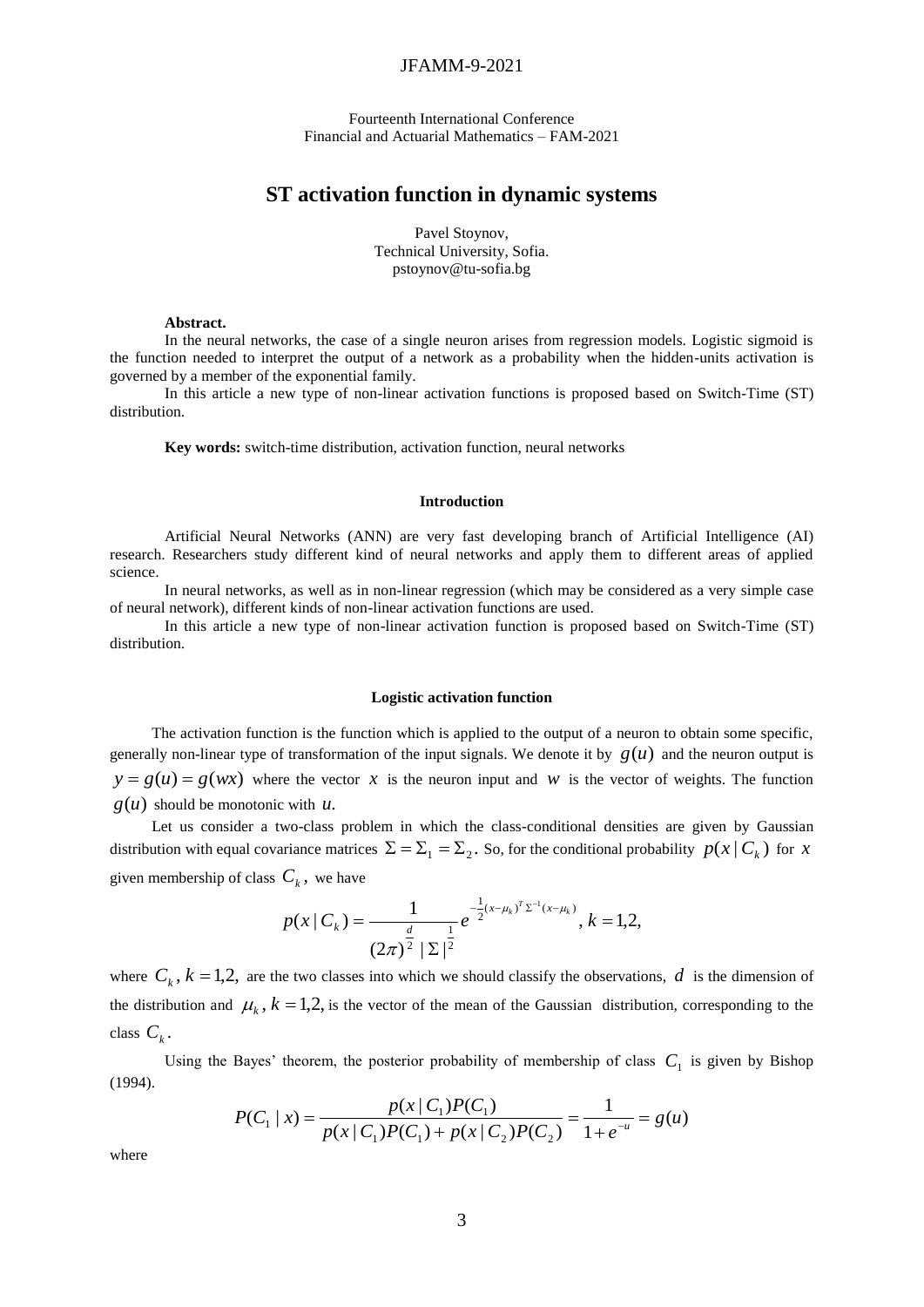$$
u = \ln \frac{p(x \mid C_1)P(C_1)}{p(x \mid C_2)P(C_2)}.
$$

So, we have that posterior probability is exactly the logistic sigmoid function

$$
g(u)=\frac{1}{1+e^{-u}}.
$$

Thus, the use of logistic sigmoid function provides interpretation of the output as posterior probabilities and we obtain not only a classification decision but also a probabilistic interpretation.

## **Switch-Time distributions**

Switch-Time (ST) distributions are presented in details by Stoynov (2019). Here we just remember some basic facts about these distributions.

The random variable  $\xi$  with ST distribution has probability density function

$$
f_{\xi}(x) = \begin{cases} C(n, \beta)e^{-\beta x} (1+x)^n, \, x \ge 0\\ 0, \, x < 0, \end{cases}
$$

where  $C(n, \beta)$  are normalizing coefficients for which

$$
C(n,\beta) = \frac{1}{I(n,\beta)}
$$

and

$$
I(n,\beta) = \frac{1}{\Gamma(1)} \int_{0}^{\infty} e^{-\beta t} (1+t)^{n} dt = \int_{0}^{\infty} e^{-\beta t} (1+t)^{n} dt.
$$

In the special case when  $n = 0$ ,  $n = 1$  and  $n = 2$  we have  $C(0, \beta) = \beta$ , 1  $(1, \beta)$ 2  $\overline{+}$  $=$  $_{\beta}$  $C(1,\beta) = \frac{\beta^2}{\beta}$  and

$$
C(2,\beta) = \frac{\beta^3}{\beta^2 + 2\beta + 2}.
$$

For  $I(n, \beta)$  we have

$$
I(0, \beta) = \frac{1}{\beta},
$$
  

$$
I(n, \beta) = \frac{1}{\beta} + \frac{n}{\beta} I(n-1, \beta), n = 1, 2, ...
$$

The proof can be found in Stoynov (2019).

Below we can see some well known special cases of the distribution

1. Exponential distribution:  $ST(0, \beta) \equiv Exp(\beta)$ .

2. Lindley distribution (Lindley):  $ST(1, \beta) = L(\beta)$ . The random variable  $\xi$  with Lindley distribution has probability density

$$
f_{\xi}(x) = \begin{cases} \frac{\beta^2}{\beta + 1} e^{-\beta x} (1 + x), & x \ge 0 \\ 0, & x < 0. \end{cases}
$$

3. The distribution  $ST(2, \beta)$ . The random variable  $\xi$  with distribution  $ST(2, \beta)$  has probability density

$$
\xi(x) = \begin{cases} \frac{\beta^3}{\beta^2 + 2\beta + 2} e^{-\beta x} (1+x), & x \ge 0 \\ 0, & x < 0. \end{cases}
$$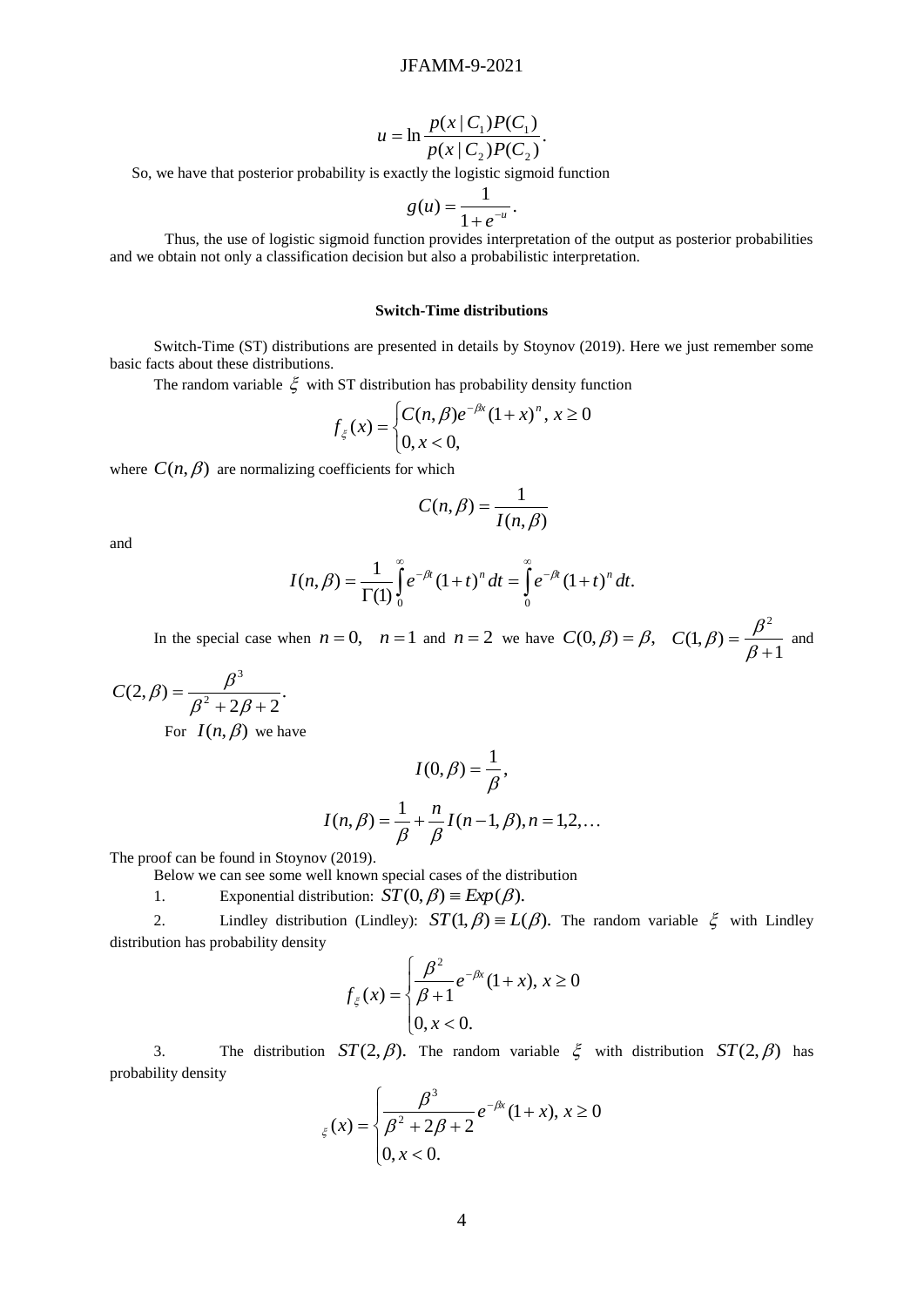**Theorem 1.** The probability density function  $f_{\xi}(x)$  for  $x \ge 0$  of the random variable  $\xi \in ST(n, \beta)$ can be presented as a mixture of Erlang distributions:

$$
f_{\xi}(x) = \sum_{k=1}^{n+1} P(D^n = k) f_{G^k}(x),
$$

where  $D^n$  are random variables with parameter *n*, taking values  $k = 1, ..., (n + 1)$  with probabilities

,  $(n - k + 1)!$  $(D^n = k) = \frac{C(n, \beta)n!}{(D-1)^k}$  $-k +$  $= k$ ) =  $n - k$  $P(D^n = k) = \frac{C(n, \beta)n}{\beta^k (n - k)}$ *n*  $_{\beta}$  $\frac{\beta}{h}$ .<br> *k* = 1,...,(*n*+1), and  $G^k$  is a random variable with parameter k, having

distribution  $G^k \in \Gamma\left(k, \frac{1}{\beta}\right) \equiv Erlang\left(k, \frac{1}{\beta}\right)$ . J  $\setminus$  $\overline{\phantom{a}}$  $\setminus$  $\vert$  = Erlang $\vert$ J  $\setminus$  $\overline{\phantom{a}}$  $\setminus$  $\in \Gamma$  $\beta$   $\beta$  $G^k \in \Gamma \mid k, \frac{1}{\epsilon} \mid \equiv Erlang \mid k$ 

**Theorem 2.** Let  $\xi \in ST(2,\beta)$ . Then for the moment generating function  $M_{\xi}(s) = Ee^{s\xi}$  $M_{\xi}(s) = Ee^{s\xi}$  of  $\xi$  we have

$$
M_{\xi}(s) = \frac{C(\beta)}{C(\beta - s)},
$$

where  $C(x) = \frac{x^2 + 2x + 2}{x^2 + 2x + 2}$  $f(x) = \frac{1}{x^2}$ 3  $+2x+$  $=$  $x^2 + 2x$  $C(x) = \frac{x^3}{x^3}$  and  $\beta > s$ .

**Theorem 3.** The characteristic function of the random variable  $\xi \in ST(n, \beta)$  is .  $(\beta - it)$  $(t) = C(n, \beta) \sum_{n=1}^n {n \choose n} \frac{k!}{n!}$  $\sum_{k=0}^{\infty} {n \choose k} \frac{k!}{(\beta - it)^{k+1}}$ J  $\setminus$  $\overline{\phantom{a}}$  $\setminus$  $=C(n,\beta)\sum_{n=0}^n\right|$  $\sum_{k=0}^{l} (k)(\beta - it)^k$ *k k n*  $t$   $=$   $C(n)$  $\psi_{\xi}(t) = C(n, \beta) \sum_{k=0}^{\infty} \left( \frac{1}{k} \right) \frac{1}{(\beta)}$ 

The proofs of Theorem 1, Theorem 2 and Theorem 3 can be seen in Stoynov (2019).

## **Probabilistic interpretation of Switch-Time activation function**

Here we present the probabilistic interpretation of one specific type activation function which uses Switch-Time distribution.

Let us again consider a two-class problem in which the class-conditional densities are given by Gaussian distribution with equal covariance matrices  $\Sigma = \Sigma_1 = \Sigma_2$ . So, for the conditional probability  $p(x | C_k)$  for *x* given membership of class  $C_k$ , we have

$$
p(x | C_k) = \frac{1}{(2\pi)^{\frac{d}{2}} |\Sigma|^{\frac{1}{2}}} e^{-\frac{1}{2}(x - \mu_k)^T \Sigma^{-1} (x - \mu_k)},
$$

where  $C_k$ ,  $k = 1,2$ , are the two classes into which we should classify the observations, d is the dimension of the distribution and  $\mu_k$ ,  $k = 1,2$ , is the vector of the mean of the Gaussian distribution, corresponding to the class  $C_k$ .

Using the Bayes' theorem, the posterior probability of membership of class  $C_1$  can be presented as

$$
P(C_1 | x) = \frac{p(x | C_1)P(C_1)}{p(x | C_1)P(C_1) + p(x | C_2)P(C_2)} = \frac{1}{1 + C(n, \beta)e^{-\beta u}(1 + u)^n} = g(u; n, \beta)
$$

where

$$
C(n,\beta)e^{-\beta u}(1+u)^n = \frac{p(x \mid C_2)P(C_2)}{p(x \mid C_1)P(C_1)}.
$$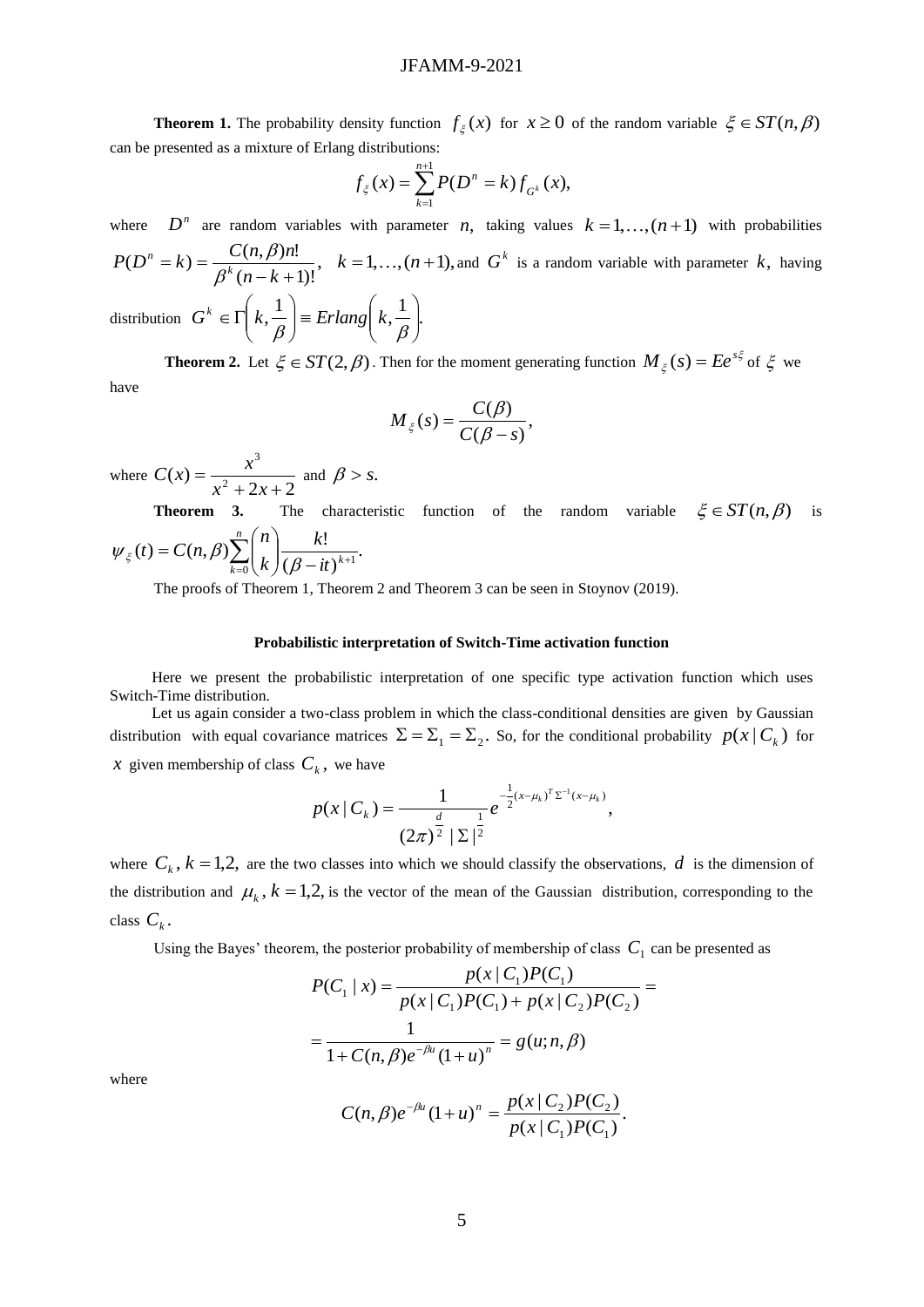# JFAMM-9-2021

So, we have that posterior probability is exactly the Switch-Time sigmoid function which is a generalization of the logistic sigmoid function because if we take the parameters  $n = 0$  and  $\beta = 1$ , we obtain exactly the logistic sigmoid function.

Thus, the use of Switch-Time sigmoid function also provides interpretation of the output as posterior probabilities.

## **ST activation function**

Here we present different types of activation functions based on ST-distribution. Using ST-function as activation function was for first time proposed in Stoynov (2021). Here we present different kinds of ST-functions as activation functions.

ST activation function with threshold zero which uses one-side ST distribution is

$$
N_{_{kt}} = \begin{cases} \int_{0}^{n_{k}} C(n,b)e^{-bt}(1+t)^{n} dt, n_{_{kt}} \geq 0, \\ 0, n_{_{kt}} < 0. \end{cases}
$$

This function depends on two parameters -  $n$  and  $b$ . Standard ST-activation functions can be obtained by different choice of these two parameters.

With  $n = 0$  and  $b = 1$  we obtain standard exponential activation function with threshold zero:

$$
N_{kt} = \begin{cases} \int_{0}^{n_{kt}} e^{-t} dt = 1 - e^{-n_{kt}}, \, n_{kt} \ge 0, \\ 0, \, n_{kt} < 0. \end{cases}
$$

The graphic of this function is presented on Figure 1.



Fig1. Standard exponential activation function with zero threshold and parameters  $n = 0$  and  $b = 1$ .

The double-sided ST-distribution has a density function

$$
s_{\xi}(x) = \begin{cases} \frac{1}{2}C(n,b)e^{-bx}(1+x)^n, \ x \ge 0, \\ \frac{1}{2}C(n,b)e^{bx}(1-x)^n, \ x < 0. \end{cases}
$$

This distribution permits to define activation functions without thresholds with general formula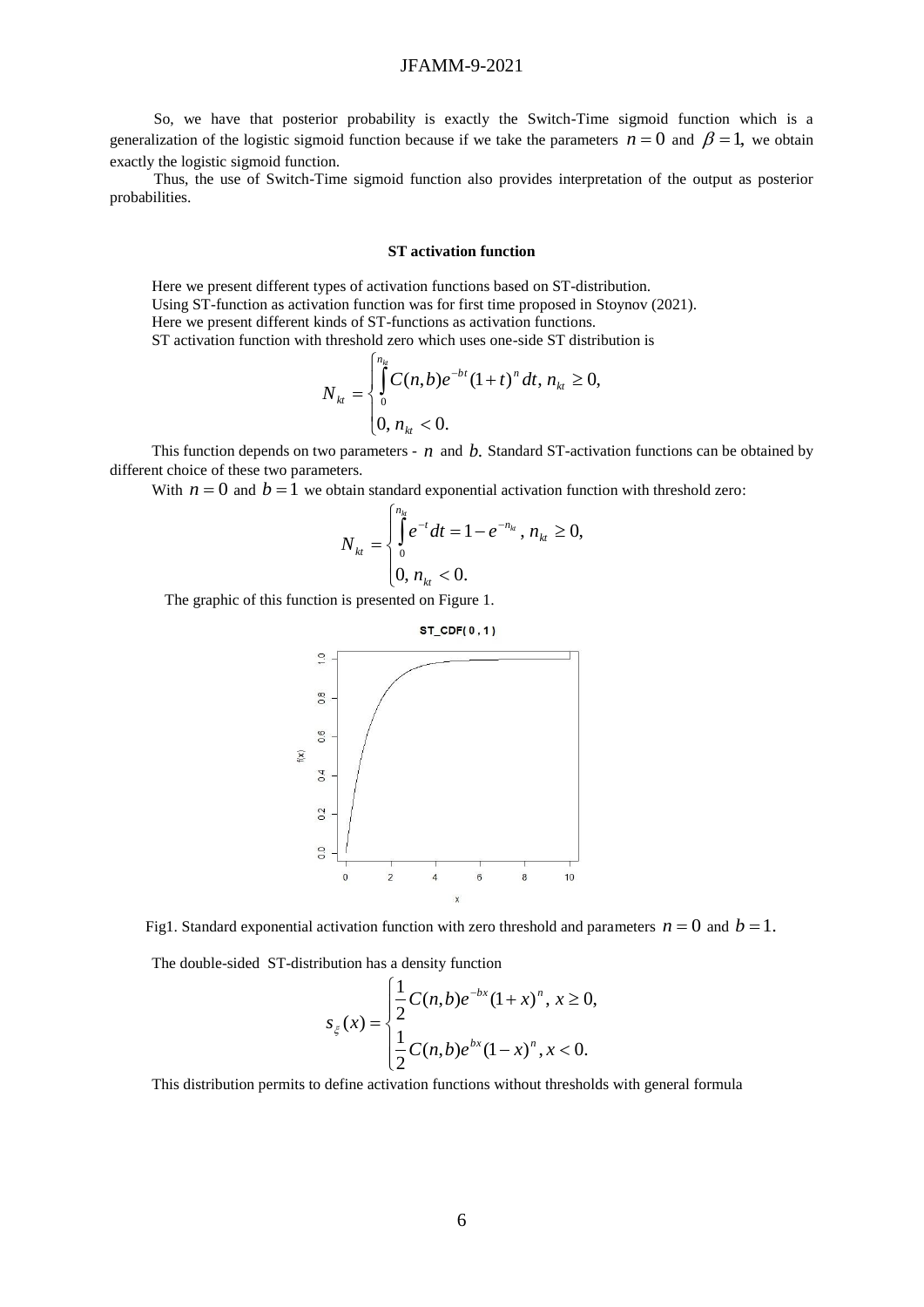$$
N_{_{k}=\int\limits_{-\infty}^{n_{k}}s(x)dx=\begin{cases} \frac{1}{2}+\frac{1}{2}\int\limits_{0}^{n_{k}}C(n,b)e^{-bx}(1+x)^{n}dx, n_{_{k}t}\geq0, \\ \frac{1}{2}\int\limits_{-\infty}^{n_{k}}C(n,b)e^{bx}(1-x)^{n}dx, n_{_{k}t}<0. \end{cases}
$$

.

The function depends on two parameters  $-n$  and  $b$ . Standard ST-activation functions without thresholds are obtained by selecting different values for these parameters.

The graphics of the density function with  $n = 0$  and  $b = 1$  is presented in Figure 2.



Fig 2. Two-sided ST-density function parameters  $n = 0$  and  $b = 1$ .

With  $n = 0$  and  $b = 1$  we obtain standard two-sided exponential activation function, called also Laplace activation function:

$$
N_{_{kt}} = \begin{cases} \frac{1}{2} + \frac{1}{2} \int_{0}^{n_{k}} e^{-x} dx = 1 - \frac{1}{2} e^{-n_{k}}, \, n_{_{kt}} \ge 0, \\ \frac{1}{2} \int_{-\infty}^{n_{k}} e^{x} dx = \frac{1}{2} e^{n_{_{kt}}} \, , n_{_{kt}} < 0. \end{cases}
$$

The graphics of the cumulative distribution function of two-sided ST distribution with parameters  $n = 0$ and  $b = 1$  is presented in Figure 3.

#### **Conclusion**

ST distributions proposed for activation function are alternative of the currently used functions and distributions. It may be used in two forms - with and without threshold – based on one-sided and two-sided ST distributions. Also, different values of the parameter  $n$  may be chosen with values 0, 1, and 2 giving three standard types ST activation functions for every of the two forms.